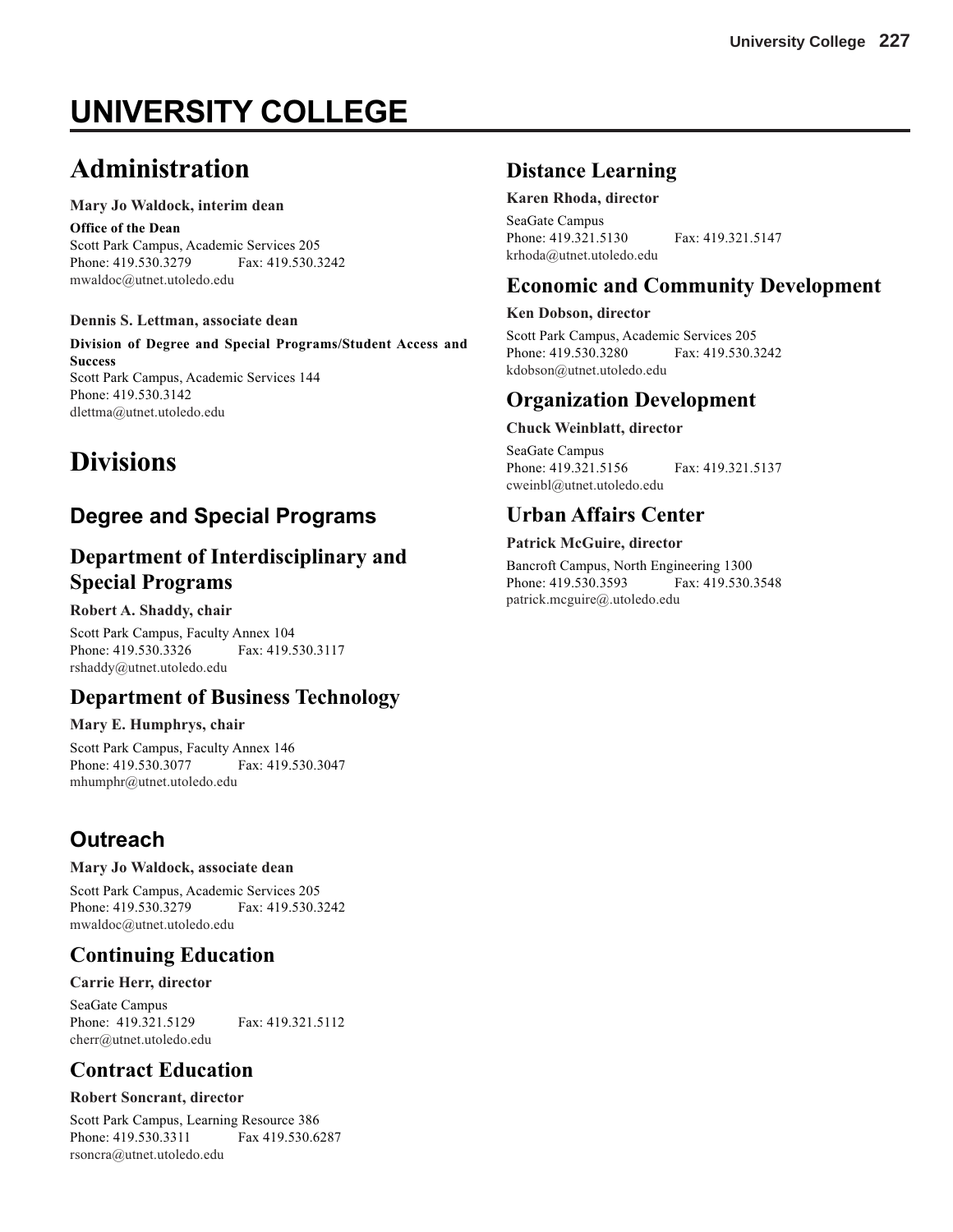# **UNIVERSITY COLLEGE**

# **Divisions of University College**

University College consists of three divisions designed and organized to address the University's goals of delivering high-quality academic programs, adult student service support and academic outreach. A brief description of each unit is presented below. For more information about the divisions/centers, visit the Web site at *http:// www.ucollege.utoledo.edu/*

### **Division of Degree and Special Programs**

*Dr. Dennis S. Lettman, associate dean*

The Division of Degree and Special Programs houses the credit programs within University College. Bachelor's degrees are awarded by the department of interdisciplinary and special programs in the areas of individualized programs, adult liberal studies and administrative services. Associate degrees are awarded through the department of business technology, which also provides certificate programs. Academic skills enhancement courses are provided through the division to students of all UT colleges as needed.

## **Division of Student Access and Success**

*Dr. Dennis S. Lettman, associate dean*

The Division of Student Access offers a wide range of academic and student services that enable students to formulate and achieve their academic, personal and career goals. The division serves students who:

- need refreshing or strengthening of their basic academic skills
- do not yet meet the academic requirements for admission into their chosen major
- are adult students who have been out for school for a while and need support in adjusting to college-level studies
- need assistance in changing majors or becoming qualified for a new major

The division houses many special services for students such as tutoring, academic advising, career counseling and life planning, testing and assessment, special enrollment programs for senior citizens, and specialized workshops and seminars.

# **Division of Outreach**

*Mary Jo Waldock, associate dean*

As a major metropolitan university with a commitment to strong engagement with its communities, the University has formed a comprehensive outreach function housed in the Division of Outreach of University College. Here the University's professional outreach staff joins with UT's eight colleges and area agencies, industries and individuals to provide wide-ranging academic programs and service support for professional and personal development.

## **Units of the Division of Outreach**

**Continuing Education** provides more than 1,000 personal and professional development courses annually.

**Contract Education** delivers quality UT courses and programs of study on-site to employers and employees. The division also houses a variety of workforce development initiatives to ensure a close link of our academic programs with the needs of the workplace.

**Distance Learning** extends learning to those limited by time or place barriers and enhances learning through the latest instructional technologies.

**Community and Economic Development** develops innovative partnerships with local, regional and national agencies and organizations toward more effective University roles in community and economic development.

**Organization Development** draws upon UT faculty to provide improved organization performance through strategic planning, effective employee assessment and customized human resource development assistance.

**The Urban Affairs Center** partners with local, regional and national organizations to provide research, data services support, facilitation and management of projects leading to great urban vitality in Northwestern Ohio and beyond.

# **Degrees Offered**

University College offers baccalaureate and associate degrees, and also offers certificate programs. University College addresses the unique educational needs of students through special programs or individualized plans of study. Students seeking a degree through University College regularly meet with college advisers to develop a plan of study.

The following degrees are offered through University College: bachelor of arts (individualized programs and ALS); bachelor of science (individualized programs and administrative services); associate of applied business (computer software specialist technology, administrative office technology – legal secretarial major, business management technology, business management technology – accounting major, information services and support, computer network administration, programming and software development, marketing and sales technology); associate of arts (prebusiness administration); and associate of technical studies (interdisciplinary studies for technical programs).

*Refer to the General Section of this catalog for general information on admission requirements for first-year (new) students*.

# **Admission Requirements**

Students can be admitted to University College in an individualized program when they have earned 20 semester hours (or 30 quarter hours) of academic credit from an accredited school. Adults who are 25 years of age or older may enter the ALS Program without this prerequisite. Direct from high school students may apply to associate degree and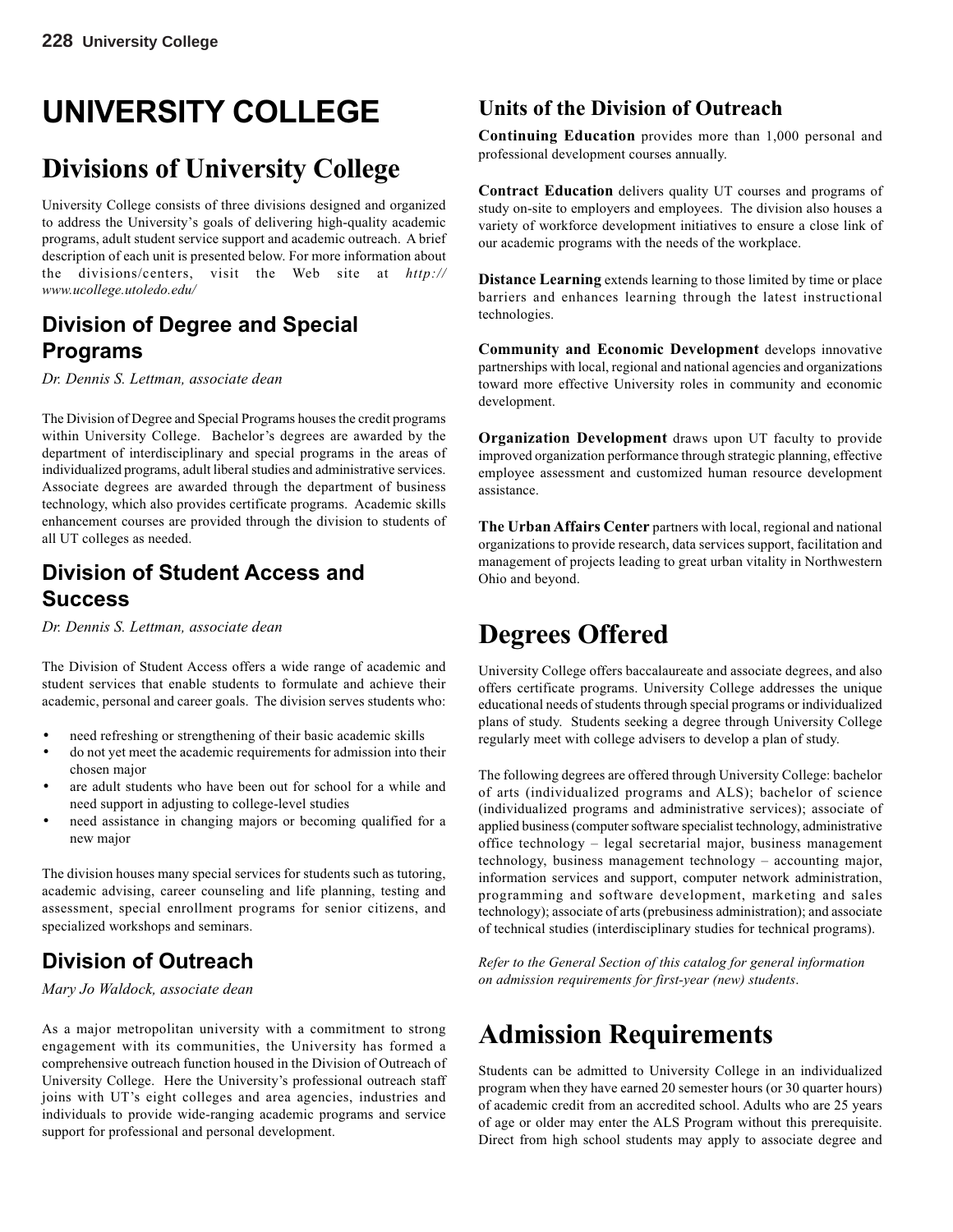certificate programs. All entering students are required to meet with an adviser to determine and plan a program of study.

## **Transferring into University College**

A student with a satisfactory record wishing to transfer into University College must meet the minimum entrance requirements of The University of Toledo. Courses from an approved institution may be used, as applicable, toward a student's individualized or special program of study. However, the maximum number of effective transferable credits is 94 semester hours with a limit of 84 hours at the 1000 and/or 2000 level. For associate degree programs, no less than the final 25 percent of the total number of credits required for graduation must be earned from University College. See the General Section of this catalog for information on admission and transfer.

A graduate of an accredited institution of higher education may apply to University College for a second bachelor's degree. An acceptable program of study in this case entails a minimum of 30 semester hours of additional work. Any student who has earned a bachelor's degree from University College in an individualized program may not earn a second degree in another individualized program.

# **Honors in University College**

The University of Toledo offers all students of exceptional academic ability the opportunity to enter a special program of academic rigor and challenge. See your adviser for further details on the Honors Program. Students who have demonstrated exceptional promise may be invited to participate in University College Honors. These students' programs will be developed in close conjunction with the Honors adviser. The minimum requirements for consideration into the University College Honors program are 20 hours of completed course work and at least a 3.4 grade point average (GPA).

*Refer to the General Section of this catalog for general academic policies that apply to all students*.

# **Academic Support and Preparation**

### **Academic Skills Assessment**

A new or transfer student entering the college may be required to take a skills assessment in reading, writing, mathematics and keyboarding. The need for testing will be determined by the student's academic background and college major. Skill assessments are not used to determine whether or not the student is admitted to the college. Rather, they are used to determine the most appropriate courses to take in order to achieve success. Depending upon the outcome of the assessments, specific developmental courses may be required as prerequisites to courses in the student's program. More information about skills assessment can be obtained by calling the University College Division of Student Access and Success.

### **Academic Skills Enhancement (ASE)**

Academic Skills Enhancement is a comprehensive program of assessment, advising, a well-developed curriculum, and support services designed to help students who need additional academic preparation prior to taking course work in their major field.

The following is a list of ASE courses offered. Students may be required to take some of these courses based upon the results of their placement tests and the specific requirements of the ASE program and/or their academic major. The academic adviser will be able to tell students which courses, if any, will be required and can direct students to advisers in University College for further assistance.

| <b>SKLS</b> | 0980 | College Reading                            |
|-------------|------|--------------------------------------------|
|             |      | (grades do not apply to the student's GPA) |
| <b>SKLS</b> | 0990 | Academic Writing                           |
|             |      | (grades do not apply to the student's GPA) |
| <b>SKLS</b> | 1150 | College Study Strategies and Orientation   |

The following developmental math courses, offered through the College of Arts and Sciences, may be required based upon students' background and skills assessment scores. Grades for these courses will not apply to the student's GPA.

| MATH | 0910 | Elementary Algebra I  |
|------|------|-----------------------|
| MATH | 0950 | Elementary Algebra II |
| MATH | 0980 | Intermediate Algebra  |

For additional information about the program, contact University College.

# **Academic Policies**

### **Grading**

The option of a Pass/No Credit grade is not available to a University College bachelor's degree student unless this is the only grading option for the course. However, a grade of Pass obtained while a student was enrolled in another college may be transferred to University College provided it is applicable to the student's new program.

### **Probation and Suspension**

1. This policy applies to:

All students with 12 or more attempted University of Toledo credit hours majoring in the following University College degree programs: individualized studies, administrative services, ALS and business technology.

- 2. Any qualified student who does not maintain a 2.0 GPA in any semester will be placed on University College academic probation beginning the semester after the student's GPA falls below 2.0.
- 3. All students placed on academic probation shall:
	- Receive a letter from the dean. The letter will inform students of the options they have to assist them with achieving a higher GPA and academic success.
	- These students will be required to contact the Student Development Center, which will assess the student's actual problem and give a written corrective action plan for improvement to assist them. All plans will become a part of the student's file.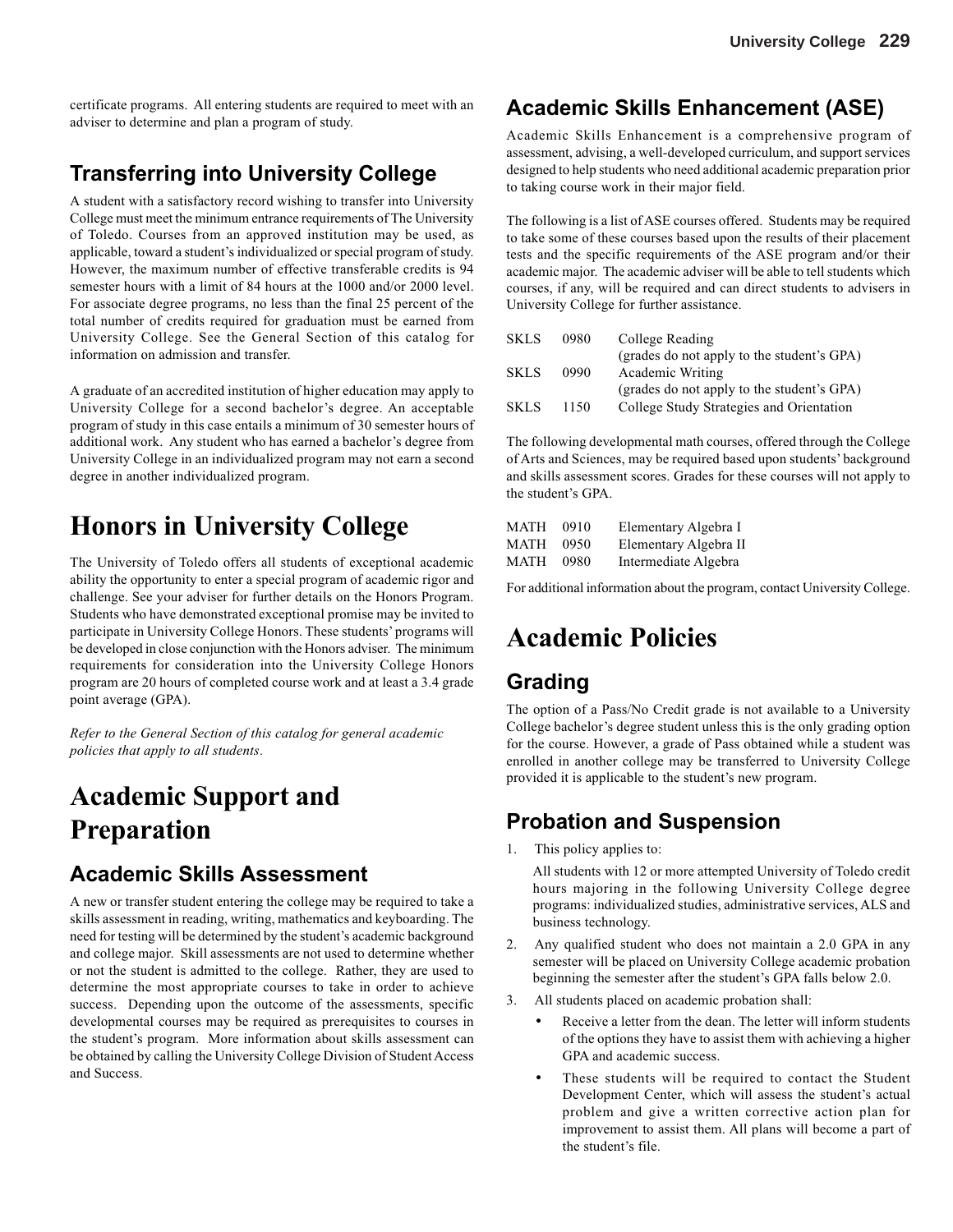- At the end of each spring semester, the Academic Review Committee will meet to assess the student's progress and will make a determination for continued probation, release from probation or suspension.
- 4. Any student pursuing an associate's degree who has been on academic probation after earning 24 or more credit hours can be placed on academic suspension.
- 5. After receiving a letter of suspension the student has a right to appeal. The appeal process is as follows:
	- a. The student will submit a letter of appeal with supporting documentation to the dean within 21 days of the suspension letter date.
	- b. After reviewing the letter, the Academic Review Committee will submit a response to the student. The decision of the Academic Review Committee is final.
- 6. Any student pursuing a bachelor's degree will follow the suspension policy of The University of Toledo. Refer to the General Section of this catalog for the University's policy on academic suspension.
- 7. Associate's degree students who are under academic suspension will be prevented from taking courses at University College for a period of at least one semester following the semester in which the student qualifies for suspension.
- 8. Suspended students who desire to be readmitted to University College must make application in writing to the Academic Review Committee at least four weeks prior to the beginning of the semester in which attendance is desired. If approval is granted, the student will be admitted on a one semester trial basis. Registration must be for not more than the minimum number of hours required to be a full-time student of the University. Probation will be continued if the trial semester is successfully completed with a grade point average of 2.0 or better. Failure to meet the standards for the trial semester will result in automatic and final dismissal from University College.

# **Academic Grievance Procedure**

Students have the right to file a grievance if, in their opinion, they have received a grade from an instructor that is unfair or in error. Students may appeal, in order, to the instructor, the department chair, to the associate dean for student access and success, then to the dean of the college if the problem is not resolved. If the problem is unresolved at the college level, the student may appeal to the University Student Grievance Council. The college grievance procedure must be completed prior to the last week of classes in the semester following the one in which the grievance arose. Students may obtain a written copy of the grievance procedure from the college office.

# **Alternative College Credit**

# **College Level Examination Program (CLEP)**

The CLEP policies as stated in the *General Section* of this catalog apply to all University College programs. University College also recognizes DANTES and ACE evaluated academic credit. ALS students need to see special CLEP information in the ALS section of University College.

# **Credit By Examination**

These examinations are conducted by the instructor(s) of courses in which credit is desired. An examination may be sought for many of the courses offered by the college. The student is responsible for making arrangements for examination with the instructor. Application forms are available in the Office of the Registrar.

### **Portfolio Development**

Credit may be earned for certain courses in which a student has had previous learning or practical experience. Credit is obtained via portfolio which involves compiling a portfolio detailing the student's prior college level learning. Portfolio credit is available to University College students and that credit may reflect course work from other baccalaureate colleges within The University of Toledo. Students desiring credit by this process should contact the portfolio coordinator in University College.

## **Field Experience and Internship for University College Students**

University College students have the opportunity to earn credit hours toward their degree while completing a practical experience outside the classroom. The internship is meant to be an exposure to a new career field while the field experience is a project-based experience. The maximum number of credit hours that can be earned through an internship or field experience is eight.

# **Degree Requirements and Options**

# **College Core Curriculum For Bachelor's Degrees**

The University Undergraduate Core Curriculum requirements, detailed in the *General Section* of this catalog, must be fulfilled by all baccalaureate students. In fulfilling The University of Toledo Core Curriculum, University College baccalaureate students must meet the following specific requirements:

- One English literature course
- One philosophy course
- One political science course, which is related to American government or one American history course
- One economics course
- One course from anthropology, geography, psychology or sociology
- One speech course

# **Other Degree Requirements**

- 1. Completion of an orientation course.
- 2. 40 semester hours must be completed in upper-division courses (numbered 3000 or 4000) for baccalaureate programs.
- 3. Baccalaureate students must complete a minimum of 30 semester hours of work in residence as a University College student. Associate's degree students must complete no less than 25 percent of the total number of credits as a University College student.
- 4. The minimum number of approved credit hours required for completion of a bachelor's degree from University College is 124 semester hours and may be more, depending upon the agreed program content.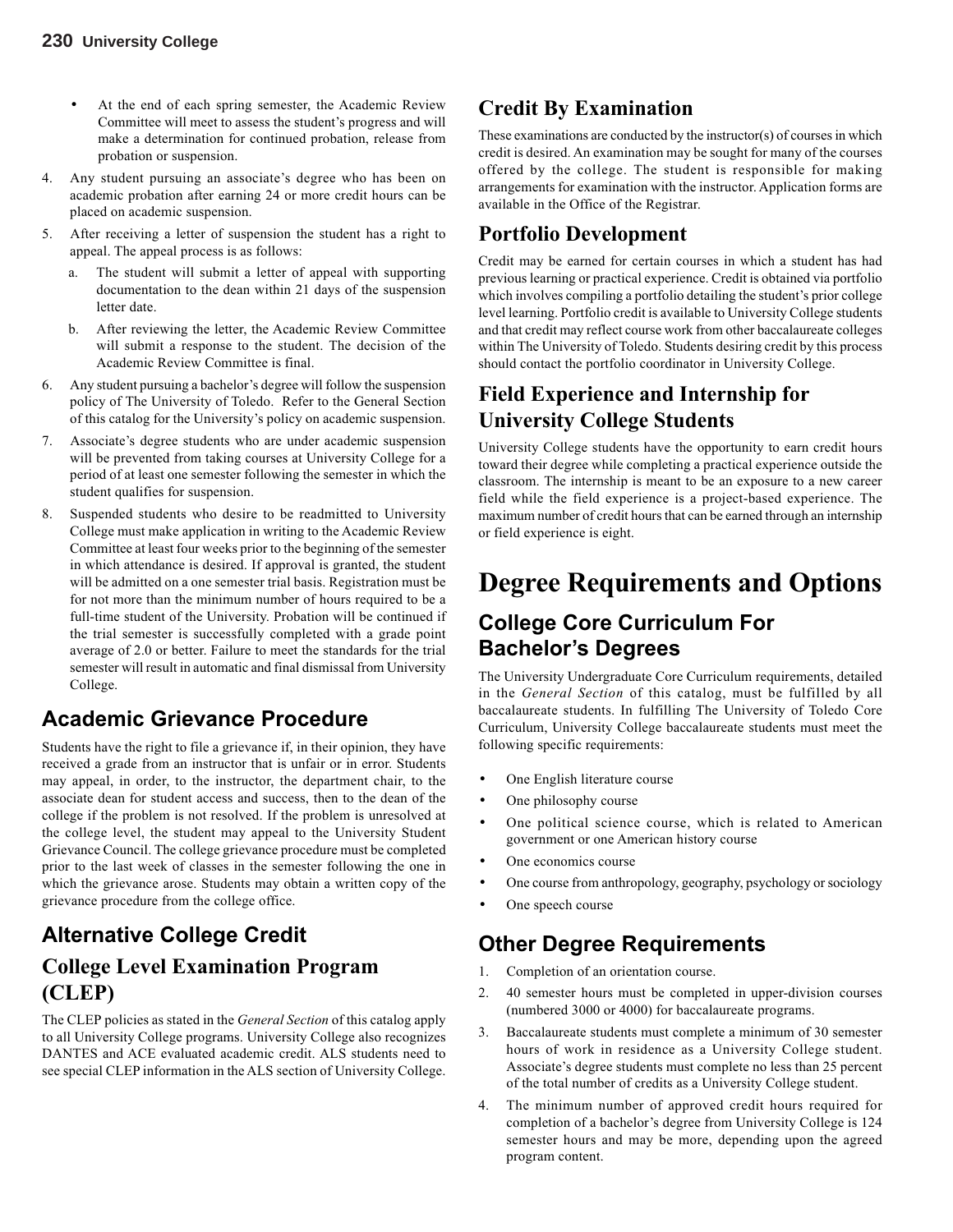# **General Education Requirements for the Associate of Applied Business Degree**

For students pursuing the associate of applied business degree, the minimum General Education requirement for the degree is as follows:

| <b>English Composition</b>               | 6  |
|------------------------------------------|----|
| Humanities/Fine Arts                     | 3  |
| Social Science                           | 3  |
| Humanities/Fine Arts or Social Science * | 3  |
| <b>Total General Education hours</b>     | 15 |
| * determined by the individual program   |    |

# **Programs of Study**

# **Baccalaureate Programs**

Individualized Programs Adult Liberal Studies Administrative Services

# **Associate's Degree Programs**

Administrative Office Technology – Legal Secretarial Major Associate of Technical Studies Business Management Technology Business Management Technology – Accounting Major Computer Network Administration Computer Software Specialist Technology Information Services and Support Marketing and Sales Technology Programming and Software Development

# **Transfer Programs**

Prebusiness Administration Interdisciplinary Studies for Technical Programs

# **Certificate Programs**

General Office – One Year Certificate Medical Secretarial – One Year Certificate

# **Program Requirements**

## **Baccalaureate Programs**

## **Department of Interdisciplinary and Special Programs**

### **Individualized Programs**

An individualized program of study is one based upon a student's unique interests and goals, which would not be addressed by a traditional program of study. The degree awarded is either the bachelor of arts or the bachelor of science, depending upon the program. The designated major is interdisciplinary studies.

Students contemplating an individualized program of study will receive assistance from an adviser in preparing an individualized program. Important considerations in the formulation of a program are:

- 1. The program must be interdisciplinary or intercollegiate in nature (broad in scope, incorporating course work from more than one discipline).
- 2. The program must not duplicate an existing program of study in another college of the University.
- 3. The student's objectives must be clearly stated and appropriate courses identified for achieving these objectives.

A University College student will be guided in the design of an individualized program. Typically, multiple advising sessions are needed to accomplish this. The program is then reviewed by a committee consisting of faculty from other colleges within the University. If the program meets all University College requirements, it is accepted and then must be followed. If a program is denied, a student may appeal the decision to the University College Policy Council. Prior written approval of the associate dean is necessary to make any course substitutions.

The individualized program of study is particularly useful for students with associate's degrees. In those areas of study in which a structured baccalaureate program does not exist within the University, a program may be developed to earn a bachelor's degree.

### **Adult Liberal Studies (ALS)**

Students age 25 or over may earn a bachelor of arts degree by completing a broad and liberal arts based curriculum. Courses in this program are scheduled to facilitate attendance by those having other full-time responsibilities. Students follow the program as specified below with the guidance of a University College academic adviser.

Students begin by enrolling in the adult liberal studies introductory seminar. In conjunction with individual advising, students are introduced to liberal studies by emphasizing processes that build effective critical thinking and writing as foundations. Students progress to topical seminars that utilize skills developed earlier in the program.

### **CLEP Scores for the ALS Program**

Students may have the potential to take the CLEP (College Level Examination Program). These examinations are given to establish competency in the general education discipline areas of mathematics, humanities, social sciences and natural sciences. These four discipline areas are required for graduation. The required general education credit hours and the regulations for the CLEP exams for this program are as follows:

- 1. Students earning a CLEP exam score of below 50 or those choosing not to take the CLEP exam must earn a minimum of 3 semester hours of credit in a math general education course and a minimum of 9 semester hours of credit in general education courses in each area of the humanities, social science and natural science. Independent studies may not be substituted for any general education course.
- 2. Students who take any courses in these four discipline areas after entry into the ALS Program forfeit their right to apply CLEP credit in that discipline toward their ALS degree. In addition, passing scores on the general education courses are required as prerequisites to enroll in the ALS topical seminars. Therefore, students are encouraged to take the CLEP exams early in their academic endeavors.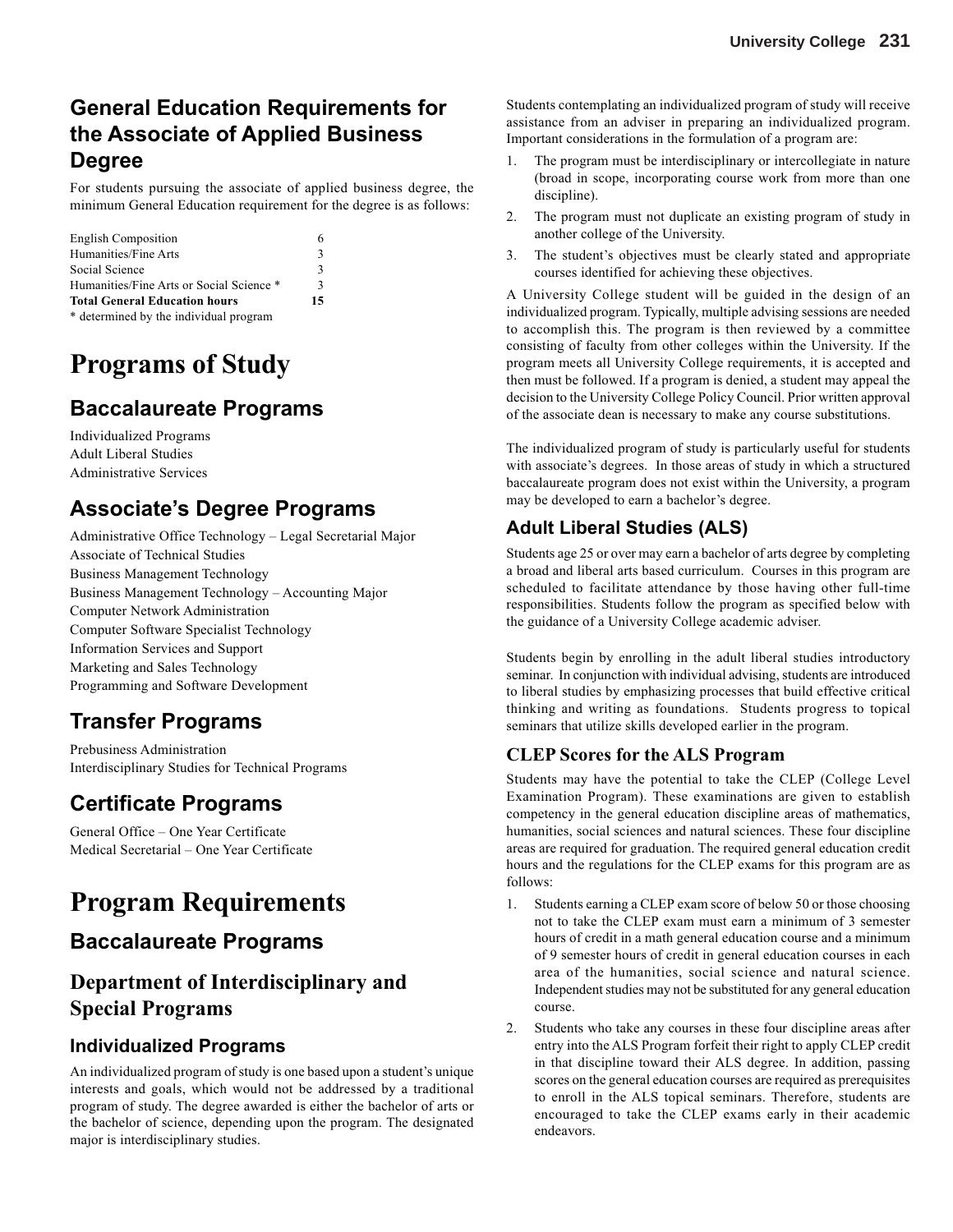- 3. Students who have taken course work in any of these discipline areas prior to entry into the ALS Program and subsequently earn CLEP credit cannot have both count toward meeting general education requirements.
- 4. Students earning a CLEP exam score of 50 will have 10 semester hours of credit posted to their transcripts.
- 5. Students earning a CLEP exam score of 45-49 may retake the exam after a period of six months.

#### **Program Requirements**

#### **Topical Seminars**

These seminars are upper division courses in the humanities, social sciences and natural sciences that change each semester (syllabi posted in the University College office). Students are required to take 3 seminars in each discipline area in order to graduate and may take a tenth seminar as an elective. Students are responsible for fulfilling the program's prerequisites and should seek an academic adviser's guidance before enrolling in courses. Students who enroll in a topical seminar without the required prerequisites may be administratively dropped from the course.

#### **Prerequisites for the ALS Topical Seminars**

- 1. Completion of both a freshman orientation course and the ALS Introductory Seminar.
- 2. Earned credits in College Composition I and II or equivalent.
- 3. Completion of a minimum of 9 credit hours in the discipline area of the topical seminar or passing with a 50 or above score the CLEP examination in the discipline of the seminar.

#### **Electives**

Students are to establish an emphasis area that ties together their educational interests and/or career aspirations. The objective of these courses should be one of both academic investigation and focus on sound educational goals. Students should seek the advice of an academic adviser in the drafting of their elective course components.

#### **Area of Concentration**

Students are required to complete a minimum of 3 classes (9 hours) of upper-division courses (3000/4000) that are associated with an area of academic investigation or a knowledge base that is related in theoretical content.

#### **Senior Thesis**

The senior thesis is the capstone requirement of the ALS Program. It is a 4 semester credit hour project undertaken with a faculty member as the thesis adviser. Students should seek the advice of an academic adviser and must turn in the appropriate paperwork before enrolling in this final requirement. Students are expected to integrate their respective thesis themes with their concentration courses.

### **Administrative Services**

#### **Program Requirements**

Administrative Services is a program that gives graduates of two-year institutions who did not complete a business-related associate's degree program of study the opportunity to continue their education in a structured business-oriented program that leads to the bachelor of science degree. The purpose of this program is to give students the basic skills necessary for effective business practices. These skills include competency in solving quantitative problems, an ability to communicate effectively and an understanding of human behavior.

This interdisciplinary program is composed of required and elective courses from several colleges and a variety of departments. Students also must complete the University's Core Curriculum and University College general education requirements. The minimum credit requirement for the bachelor of science in administrative services degree is 124 semester hours. A minimum of 55 semester hours will be earned at the baccalaureate level, of which 40 hours must be in upper division course work.

The prerequisite core in this program consists of courses in communications, economics, mathematics, statistics and accounting, all areas of knowledge important for business managers. The core courses and the administrative electives allow students to be introduced to one of five broad areas of interest: (1) accounting, (2) management, (3) finance, (4) marketing and (5) information systems and operations management. Students who plan to enter the master of business administration program are urged to follow a general business sequence. Material describing the requirements and options in the administrative services program may be obtained from the University College office.

#### **Required Courses**

### **UT Core Requirements 27-30 hours**

The following courses must be taken in order to fulfill the core requirements.

| ENGL  | 2960 |                                       |  |
|-------|------|---------------------------------------|--|
| ENGL  |      |                                       |  |
| PHIL. | 3120 |                                       |  |
|       |      | Multicultural Studies                 |  |
|       |      |                                       |  |
|       |      | Multicultural Studies (Non-Western) 3 |  |
| ECON  | 1200 |                                       |  |
| MATH  | 1260 |                                       |  |
|       |      | ANTH/GEPL/PSY/SOC core course 3       |  |
|       |      |                                       |  |
|       |      |                                       |  |
|       |      |                                       |  |

| <b>University College Core</b> |      |                                          | 11 hours |
|--------------------------------|------|------------------------------------------|----------|
| UC —                           | 1000 |                                          |          |
| ENGL                           | 1110 |                                          |          |
| COMM                           | 3840 |                                          |          |
|                                |      | U.S. Political Science or U.S. History 3 |          |

|             |      | <b>Program Required Courses</b>            | 24 hours |  |
|-------------|------|--------------------------------------------|----------|--|
| BUAD        | 1020 |                                            |          |  |
| BUAD        | 2040 | Financial Accounting Information 3         |          |  |
| BUAD        | 2050 | Accounting for Business Decision Making  3 |          |  |
| BUAD        | 2060 |                                            |          |  |
| BUAD        | 2070 | Application of Statistics in Business3     |          |  |
| <b>BUAD</b> | 3030 | Managerial and Behavioral Processes3       |          |  |
| ECON        | 1150 |                                            |          |  |
| MATH        | 1270 | Modern Business Mathematics II3            |          |  |
| MATH        | 2630 | Statistics for Business and Economics or   |          |  |
| <b>BUAD</b> | 2060 |                                            |          |  |
| BUAD        | 3030 | Managerial and Behavioral Processes3       |          |  |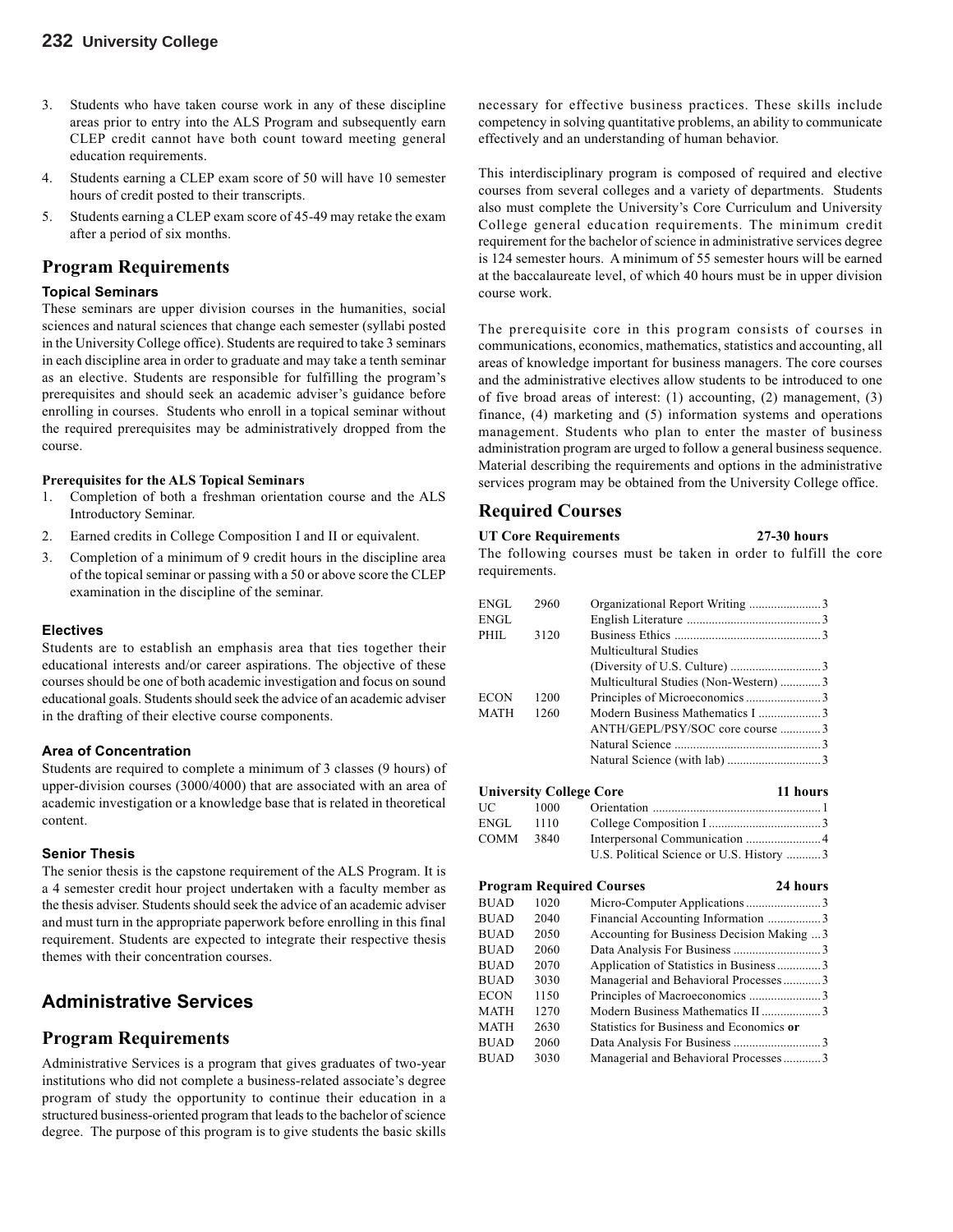#### **Administrative Services Core 15 hours**

Select **5 courses** at the 3000/4000 level from departments in the College of Business Administration or from the department of economics in the College of Arts and Sciences with a limit of 3 from any area.

#### **Administrative and General Electives 44-47 hours**

Courses are selected in consultation with an adviser. Many of these will come from an associate's degree program.

**Note:** All new University College students who have not already completed a comparable University of Toledo orientation course are required to take UC 1000.

# **Associate Degree Programs**

## **Department of Business Technology**

Students in all professional technical degree programs in the department of business technology are required to take ADOT 1010 PC Keyboarding I or have typing skills of at least 20 words per minute.

### **Computer Software Specialist Technology**

The computer software specialist technology degree provides students with a well-rounded background in software applications including database, spreadsheet, word processing and presentation graphics. In addition, it stresses the interrelationship of computer technology and customers/clients in today's workplace. Students will also be prepared to take professional certification tests such as the Microsoft Office User Specialist (MOUS).

|             | <b>Degree Requirements</b> | <b>Hours</b>                               |
|-------------|----------------------------|--------------------------------------------|
| ENGL        | 1100                       | Introductory Writing or                    |
| <b>ENGL</b> | 1110                       |                                            |
| ENGL        |                            |                                            |
|             |                            |                                            |
|             |                            |                                            |
| <b>MATH</b> |                            | Choose MATH 1010, 1180 or 1260 3           |
| <b>ACTG</b> | 1040                       | Principles of Financial Accounting 3       |
| <b>ACTG</b> | 1050                       | Principles of Management Accounting 3      |
| <b>ADOT</b> | 1110                       |                                            |
| <b>BMGT</b> | 1000                       | Business Technology/College Orientation  1 |
| <b>BMGT</b> | 1010                       |                                            |
| <b>BMGT</b> | 1500                       | Workplace Communication & Presentation3    |
| <b>BMGT</b> | 2010                       |                                            |
| <b>BMGT</b> | 2700                       | Managing Diversity in the Workplace 3      |
| <b>CMPT</b> | 1100                       | Computer Information Applications 3        |
| <b>CMPT</b> | 1320                       |                                            |
| <b>CMPT</b> | 1410                       | Electronic Spreadsheet Applications 2      |
| <b>CMPT</b> | 1420                       |                                            |
| <b>CMPT</b> | 1430                       |                                            |
| <b>CMPT</b> | 1440                       |                                            |
| <b>CMPT</b> | 1450                       |                                            |
| <b>CMPT</b> | 2410                       |                                            |
| <b>CMPT</b> | 2430                       |                                            |
| <b>CMPT</b> | 2460                       | Advanced Electronic Spreadsheets 2         |
| <b>CMPT</b> | 2630                       |                                            |
|             |                            | Total hours for the program<br>62          |

### **Administrative Office Technology — Legal Secretarial Major**

The legal secretarial technology program prepares students for positions in law firms, corporate legal departments, court agencies and government agencies. The student receives training in secretarial skills, with emphasis on legal terminology, transcription and word processing; and general education. Upon graduation, the student is prepared to become a member of a law office team dealing in civil, corporate, criminal, domestic relations and probate law.

|             | <b>Degree Requirements</b> |                                            | <b>Hours</b> |
|-------------|----------------------------|--------------------------------------------|--------------|
| ENGL        | 1100                       | Introductory Writing or                    |              |
| ENGL        | 1110                       |                                            |              |
| ENGL        |                            |                                            |              |
|             |                            |                                            |              |
|             |                            |                                            |              |
| <b>MATH</b> |                            | Choose MATH 1010, 1180 or 1260 3           |              |
| <b>ACTG</b> | 1040                       | Principles of Financial Accounting 3       |              |
| <b>ACTG</b> | 1050                       | Principles of Management Accounting 3      |              |
| <b>ADOT</b> | 1080                       | Administrative Office Skills 3             |              |
| <b>ADOT</b> | 1110                       |                                            |              |
| <b>ADOT</b> | 1200                       | Secretarial Office Procedures 3            |              |
| <b>ADOT</b> | 2140                       |                                            |              |
| <b>ADOT</b> | 2180                       | Word Processing Operations 3               |              |
| <b>ADOT</b> | 2270                       |                                            |              |
| <b>ADOT</b> | 2940                       | Administrative Office Internship 3         |              |
| <b>BMGT</b> | 1000                       | Business Technology/College Orientation  1 |              |
| <b>BMGT</b> | 1010                       |                                            |              |
| <b>BMGT</b> | 1500                       | Workplace Communication & Presentation  3  |              |
| <b>BMGT</b> | 2310                       | Legal Environment of Business 3            |              |
| <b>BMGT</b> | 2700                       | Managing Diversity in the Workplace 3      |              |
| <b>CMPT</b> | 1430                       |                                            |              |
| LGL         | 1110                       |                                            |              |
| LGL.        | 1160                       |                                            |              |
| LGL         | 1720                       | Law Practice Management 3                  |              |
|             |                            | Tatal bassar fan Ala norannan              | $\epsilon$   |

**Total hours for the program 69**

### **Business Management Technology**

Business management technology is designed to prepare students for supervisory or management trainee positions in any area of business. It also provides students with the management and computer technology knowledge to start and operate their own businesses.

|                       | <b>Degree Requirements</b> |                                            | <b>Hours</b> |
|-----------------------|----------------------------|--------------------------------------------|--------------|
| ENGL                  | 1100                       | Introductory Writing or                    |              |
|                       | 1110                       |                                            |              |
| ENGL                  |                            |                                            |              |
|                       |                            |                                            |              |
|                       |                            |                                            |              |
| MATH                  |                            | Choose MATH 1010, 1180 or 1260 3           |              |
| ACTG                  | 1040                       | Principles of Financial Accounting 3       |              |
| $\operatorname{ACTG}$ | 1050                       | Principles of Management Accounting3       |              |
| <b>BMGT</b>           | 1000                       | Business Technology/College Orientation  1 |              |
| <b>BMGT</b>           | 1010                       |                                            |              |
| BMGT                  | 1500                       | Workplace Communication & Presentation3    |              |
| BMGT                  | 1540                       |                                            |              |
| <b>BMGT</b>           | 2010                       |                                            |              |
| <b>BMGT</b>           | 2020                       |                                            |              |
| BMGT                  | 2110                       | Managing in a Global Economy3              |              |
| <b>BMGT</b>           | 2310                       | Legal Environment of Business 3            |              |
| BMGT                  | 2700                       | Managing Diversity in the Workplace 3      |              |
|                       |                            |                                            |              |
| <b>CMPT</b>           | 1100                       | Computer Information Applications  3       |              |
| <b>CMPT</b>           | 1430                       |                                            |              |
| MARS                  | 1010                       |                                            |              |
|                       |                            | Total hours for the program                | 66           |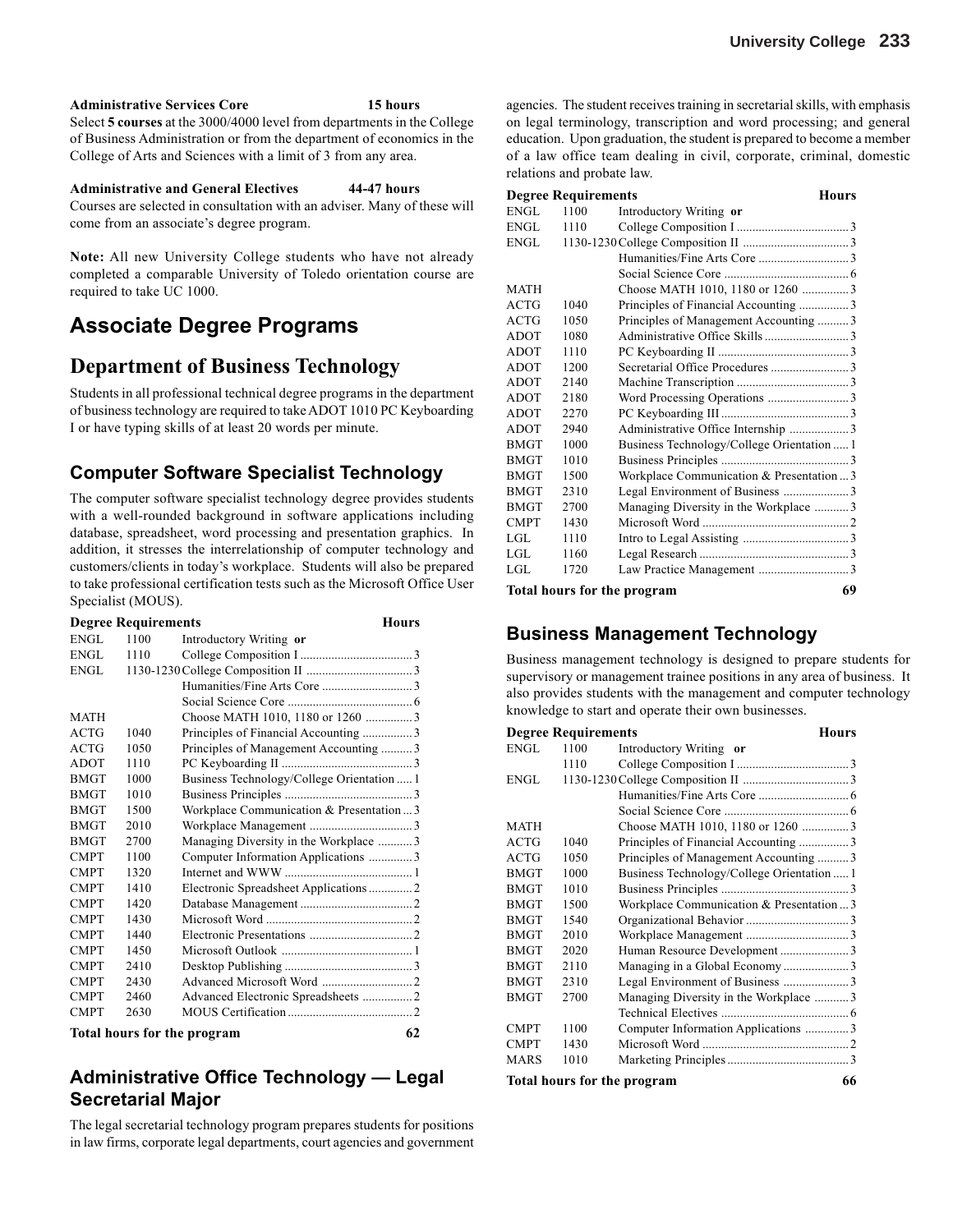### **Business Management Technology— Accounting Major**

This major is designed to prepare students to fill entry-level accounting positions in public, private and governmental accounting departments and organizations.

|             | <b>Degree Requirements</b> |                                            | <b>Hours</b> |
|-------------|----------------------------|--------------------------------------------|--------------|
| ENGL        | 1100                       | Introductory Writing or                    |              |
|             | 1110                       |                                            |              |
| ENGL        |                            |                                            |              |
|             |                            |                                            |              |
|             |                            |                                            |              |
| <b>MATH</b> |                            | Choose MATH 1010, 1180 or 1260 3           |              |
| <b>ACTG</b> | 1040                       | Principles of Financial Accounting 3       |              |
| <b>ACTG</b> | 1050                       | Principles of Management Accounting 3      |              |
| ACTG        | 1200                       | Accounting Systems Applications 3          |              |
| <b>ACTG</b> | 2100                       |                                            |              |
| ACTG        | 2300                       |                                            |              |
| ACTG        | 2400                       |                                            |              |
| <b>BMGT</b> | 1000                       | Business Technology/College Orientation  1 |              |
| <b>BMGT</b> | 1010                       |                                            |              |
| <b>BMGT</b> | 1500                       | Workplace Communication & Presentation3    |              |
| <b>BMGT</b> | 2010                       |                                            |              |
| <b>BMGT</b> | 2110                       | Managing in a Global Environment 3         |              |
| <b>BMGT</b> | 2310                       | Legal Environment of Business 3            |              |
| <b>BMGT</b> | 2700                       | Managing Diversity in the Workplace 3      |              |
| <b>CMPT</b> | 1100                       |                                            |              |
| <b>CMPT</b> | 1410                       | Electronic Spreadsheet Applications  2     |              |
| <b>MARS</b> | 1010                       |                                            |              |
|             |                            |                                            |              |
|             |                            | Total hours for the program                | 66           |

### **Programming and Software Development**

Programming and software development technology is designed to prepare students for careers in the computer industry as programmers, software developers, data managers and information system designers. Students work with a variety of computer applications in a hands-on lab environment.

|             | <b>Degree Requirements</b> | <b>Hours</b>                               |
|-------------|----------------------------|--------------------------------------------|
| <b>ENGL</b> | 1100                       | Introductory Writing or                    |
|             | 1110                       |                                            |
| ENGL        |                            |                                            |
|             |                            |                                            |
|             |                            |                                            |
| <b>MATH</b> |                            | Choose MATH 1010, 1180 or 1260 3           |
| ACTG        | 1040                       | Principles of Financial Accounting 3       |
| ACTG        | 1050                       | Principles of Management Accounting 3      |
| ACTG        | 1200                       | Accounting Systems Applications3           |
| <b>BMGT</b> | 1000                       | Business Technology/College Orientation  1 |
| <b>BMGT</b> | 1010                       |                                            |
| <b>BMGT</b> | 1500                       | Workplace Communication & Presentation3    |
| <b>BMGT</b> | 2010                       |                                            |
| <b>CMPT</b> | 1020                       |                                            |
| <b>CMPT</b> | 1120                       | Applications and Web Programming 4         |
| <b>CMPT</b> | 1420                       | Database Management Systems Applications 2 |
| <b>CMPT</b> | 2030                       |                                            |
| <b>CMPT</b> | 2110                       | Advanced Concepts in Programming 4         |
| <b>CMPT</b> | 2210                       |                                            |
| <b>CMPT</b> | 2220                       | <b>Information Systems</b>                 |
|             |                            |                                            |
| <b>CNET</b> | 2150                       | Hardware Architecture and Management 3     |
| <b>CNET</b> | 2200                       |                                            |
|             |                            | Total hours for the program<br>69          |

### **Computer Network Administration**

The computer network administration degree prepares students for careers as computer networking professionals. The program covers all aspects of network administration including designing, servicing and supporting networks; PC configuration; operating systems; and systems integration. The degree also prepares students for the successful completion of network certifications.

| <b>Degree Requirements</b> |      |                                         | <b>Hours</b> |
|----------------------------|------|-----------------------------------------|--------------|
| ENGL                       | 1100 | Introductory Writing or                 |              |
|                            | 1110 |                                         |              |
| ENGL                       |      |                                         |              |
|                            |      |                                         |              |
|                            |      |                                         |              |
| <b>MATH</b>                |      | Choose MATH 1010, 1180 or 1260 3        |              |
| <b>ACTG</b>                | 1040 | Principles of Financial Accounting 3    |              |
| ACTG                       | 1050 | Principles of Management Accounting 3   |              |
| <b>BMGT</b>                | 1500 | Workplace Communication & Presentation3 |              |
| <b>BMGT</b>                | 2700 | Managing Diversity in the Workplace 3   |              |
| <b>CMPT</b>                | 1020 | Info Computer Technology  4             |              |
| <b>CMPT</b>                | 1110 |                                         |              |
| <b>CMPT</b>                | 2030 |                                         |              |
| <b>CNET</b>                | 2100 | Network Operating Systems  4            |              |
| <b>CNET</b>                | 2150 | Hardware Architecture and Management 3  |              |
| <b>CNET</b>                | 2200 |                                         |              |
| <b>CNET</b>                | 2300 |                                         |              |
| <b>CNET</b>                | 2400 | Network Operating System Support  4     |              |
| <b>CNET</b>                | 2410 |                                         |              |
| <b>CNET</b>                | 2420 | Enterprise Network Services  4          |              |
|                            |      | <b>Total hours for the program</b>      | 68           |

### **Information Services and Support**

The information services and support degree prepares students for careers in the computer industry as software and hardware support professionals, operating systems experts, information technology support staff and computer technicians. Students gain a well-rounded, hands-on background in current technology typical of that used by most employers.

| <b>Degree Requirements</b> |      |                                            | <b>Hours</b> |
|----------------------------|------|--------------------------------------------|--------------|
| <b>ENGL</b>                | 1100 | Introductory Writing or                    |              |
|                            | 1110 |                                            |              |
| <b>ENGL</b>                |      |                                            |              |
|                            |      |                                            |              |
|                            |      |                                            |              |
| <b>MATH</b>                |      | Choose MATH 1010, 1180 or 1260 3           |              |
| <b>ACTG</b>                | 1040 | Principles of Financial Accounting 3       |              |
| <b>ACTG</b>                | 1050 | Principles of Management Accounting 3      |              |
| <b>ACTG</b>                | 1200 | Accounting Systems Applications3           |              |
| <b>BMGT</b>                | 1000 | Business Technology/College Orientation  1 |              |
| <b>BMGT</b>                | 1010 |                                            |              |
| <b>BMGT</b>                | 1500 | Workplace Communication & Presentation  3  |              |
| <b>BMGT</b>                | 2700 | Managing Diversity in the Workplace 3      |              |
| <b>CMPT</b>                | 1320 |                                            |              |
| <b>CMPT</b>                | 1410 | Electronic Spreadsheet Applications2       |              |
| <b>CMPT</b>                | 1420 | Database Management                        |              |
|                            |      |                                            |              |
| <b>CMPT</b>                | 2030 |                                            |              |
| <b>CMPT</b>                | 2210 |                                            |              |
| <b>CMPT</b>                | 2410 |                                            |              |
| <b>CNET</b>                | 2150 | Hardware Architecture and Management 3     |              |
| <b>CNET</b>                | 2200 |                                            |              |
|                            |      | Total hours for the program                | 63           |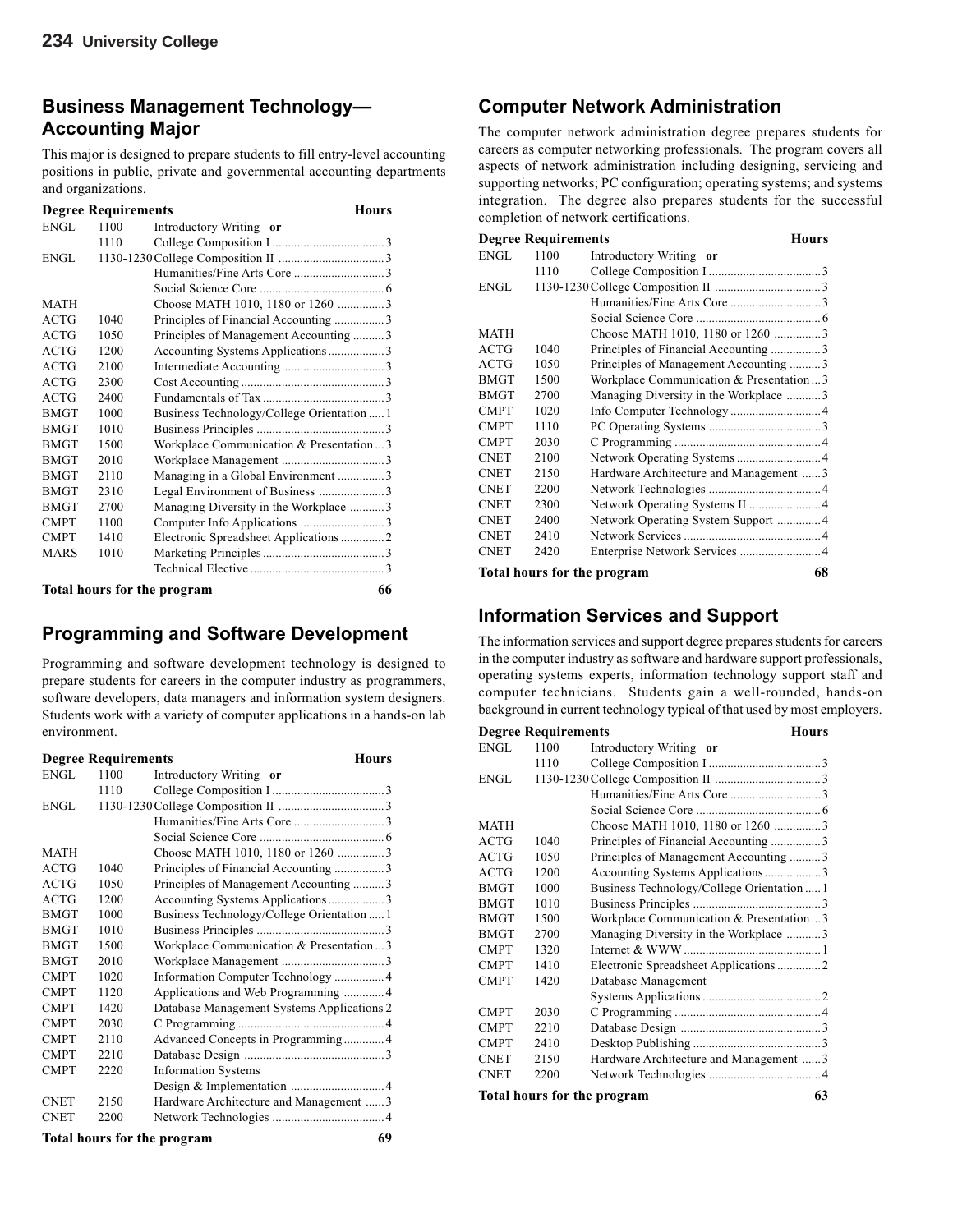### **Marketing and Sales Technology**

The marketing and sales technology degree gives students a broad spectrum of perspectives with courses in the areas of marketing communication/advertising, services marketing, marketing management, personal selling and sales force management. This program prepares students for careers in sales, wholesale/retail promotion and product/ service marketing.

|             | <b>Degree Requirements</b> | <b>Hours</b>                               |
|-------------|----------------------------|--------------------------------------------|
| ENGL        | 1100                       | Introductory Writing or                    |
|             | 1110                       |                                            |
| ENGL        |                            |                                            |
| <b>PSY</b>  | 1010                       |                                            |
|             |                            |                                            |
|             |                            |                                            |
| <b>MATH</b> |                            | Choose MATH 1010, 1180 or 1260 3           |
| <b>ACTG</b> | 1040                       | Principles of Financial Accounting 3       |
| <b>ACTG</b> | 1050                       | Principles of Management Accounting 3      |
| <b>BMGT</b> | 1000                       | Business Technology/College Orientation  1 |
| <b>BMGT</b> | 1010                       |                                            |
| <b>BMGT</b> | 1500                       | Workplace Communication & Presentation3    |
| <b>BMGT</b> | 2010                       |                                            |
| <b>BMGT</b> | 2110                       | Managing in a Global Environment 3         |
| <b>BMGT</b> | 2310                       | Legal Environment of Business 3            |
| <b>BMGT</b> | 2700                       | Managing Diversity in the Workplace 3      |
| <b>CMPT</b> | 1100                       |                                            |
| MARS        | 1010                       |                                            |
| <b>MARS</b> | 1110                       |                                            |
| <b>MARS</b> | 1720                       |                                            |
| <b>MARS</b> | 2010                       |                                            |
| <b>MARS</b> | 2110                       |                                            |
| <b>MARS</b> | 2120                       | Industrial Marketing Management 3          |
| <b>MARS</b> | 2210                       |                                            |
|             |                            | Total hours for the program<br>67          |

# **Transfer Program**

### **Department of Business Technology**

#### **Prebusiness Administration Program**

#### **Transfer Agreement with The University of Toledo College of Business Administration**

This section details the transfer agreement between The University of Toledo College of Business Administration (CBA) and University College (UC) for the Prebusiness Administration Program. This agreement specifies the transferability of credits from the UC Prebusiness Administration Program to the baccalaureate programs offered by the CBA. This agreement also defines the conditions to be met by students for full transferability of credits and acceptance into the upper division.

Students taking all of the courses and meeting all the conditions set in this agreement will fulfill the requirements for the associate of arts degree and will be accepted into the upper division of the CBA. Students must still submit a formal application for admission to the CBA's upper division one semester before they complete the requirements for the Prebusiness Administration Program.

#### **Note:**

1. Upon completion of the associate of arts program as specified in this catalog, a student must have a minimum cumulative GPA of 2.25 in the subset courses, indicated by an asterisk (\*), to be eligible for admission to the upper division in the CBA. Students having a 2.0 cumulative GPA but less than 2.25 may transfer to the CBA but will be required to raise their GPA prior to admission to the upper division.

- 2. Placement tests are required in English, math and reading before a student can take courses in those areas. Students may be required to complete prerequisite courses based upon test results.
- 3. All course prerequisites listed in the University catalog must be followed.
- 4. For further information, contact a UC adviser.

#### **Degree Requirements for the Associate of Arts**

| <b>Core Curriculum</b> | <b>Hours</b> |
|------------------------|--------------|
|                        |              |
|                        |              |
|                        |              |
|                        |              |
|                        |              |
|                        |              |

#### **Business Courses**

| *BMGT    | 1000 | Business Technology/College Orientation  1 |  |
|----------|------|--------------------------------------------|--|
| *BMGT    | 1010 |                                            |  |
| *BMGT    | 2110 | Managing in a Global Economy3              |  |
| $*$ ACTG | 1040 |                                            |  |
| *ACTG    | 1050 | Principles of Management Accounting  3     |  |
| *CMPT    | 1100 | Computer Information Applications 3        |  |
| ECON     | 1150 |                                            |  |
| ECON     | 1200 |                                            |  |
| *BUAD    | 2060 |                                            |  |
| *BUAD    | 2070 | Application of Statistics in Business3     |  |
|          |      | Draraguisites for courses above:           |  |

#### **Prerequisites for courses above:**

| ENGL 1110 |      |  |
|-----------|------|--|
| ADOT      | 1010 |  |
| MATH 1260 |      |  |

# **Interdisciplinary Studies for Technical Programs**

### **Associate of Technical Studies Degree**

Degree candidates at The University of Toledo must be in good standing. An associate of technical study (A.T.S.) degree will be granted to the student completing the following requirements.

#### **Degree Requirements**

- 1. Satisfactory completion of no fewer than 68 semester hours.
- 2. Completion of no fewer than 20 of the above 68 semester hours while in attendance at UC, or 30 hours for transfer students from other institutions. A student must attain a C (2.0) average for all work at the college.
- 3. Completion of a minimum of 30 hours of technical studies, attained in an educational plan approved by the adviser, sponsoring faculty member and the college committee.
- 4. The 30 hours of technical studies must consist of an interdisciplinary, but coherent, combination of courses selected from two or three technical programs. At least 16 hours must be selected from one technical field, and students must attain a C (2.0) average for all technical work utilized in satisfaction of this requirement.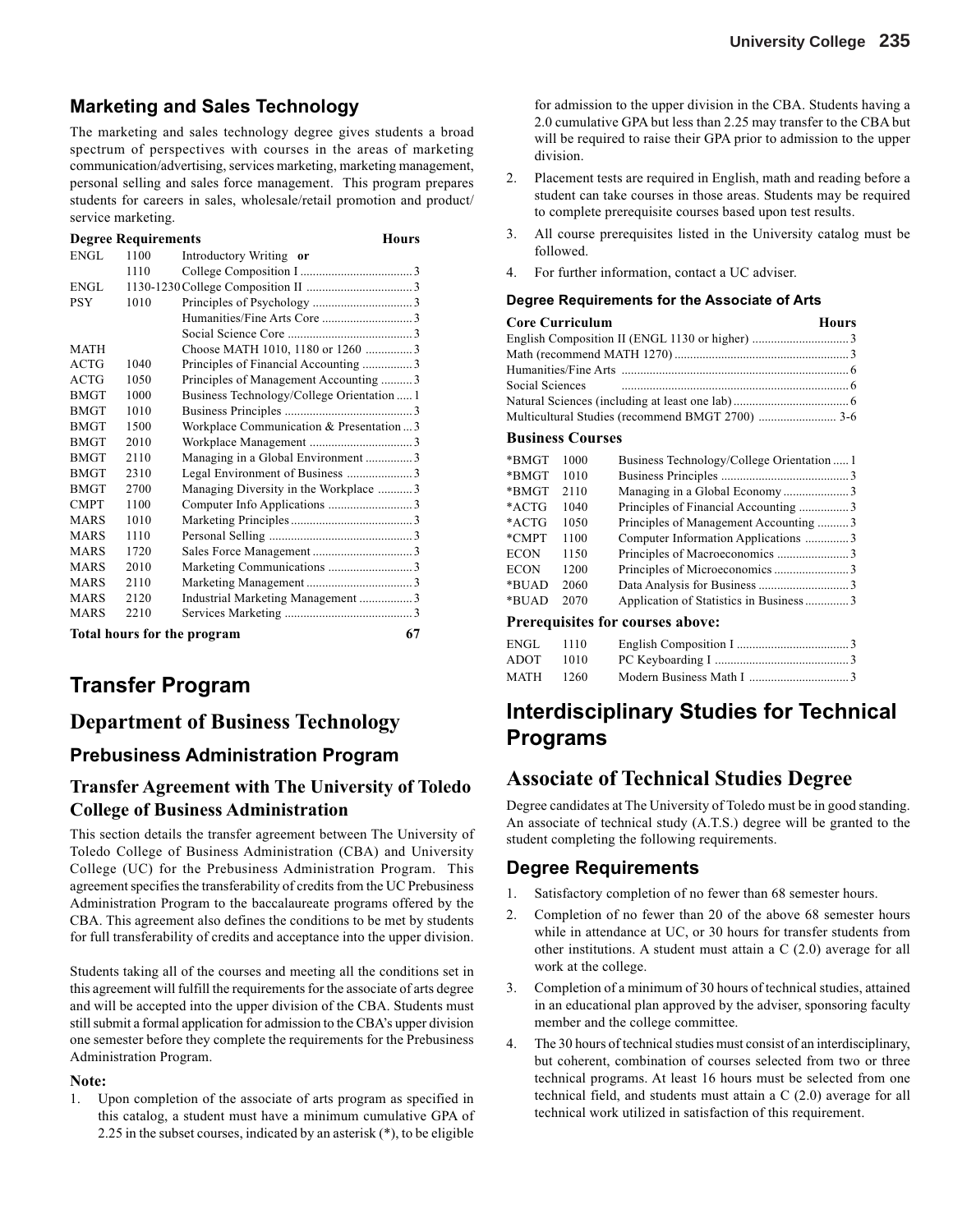#### **236 University College**

**Note:** Students must have an approved educational plan in order to be eligible for any A.T.S. program. The process to gain approval begins with an appointment with a college adviser.

## **Certificate Programs**

## **Department of Business Technology**

### **General Office Certificate Program — One Year**

| ACTG        | 1040 |                                    |  |
|-------------|------|------------------------------------|--|
| ADOT        | 1110 |                                    |  |
| ADOT        | 1200 |                                    |  |
| ADOT        | 2180 |                                    |  |
| ADOT        | 2270 |                                    |  |
| <b>CMPT</b> | 2400 |                                    |  |
|             |      | Technical Elective — see adviser 3 |  |
|             |      | Technical Elective — see adviser 3 |  |
| ENGL        | 1110 |                                    |  |
| ENGL        |      |                                    |  |
|             |      |                                    |  |

### **Medical Secretarial Certificate — One Year**

Note: Developmental education courses that may be required are listed in the college general information section.

| <b>ADOT</b> | 1010 |                                      |  |
|-------------|------|--------------------------------------|--|
| <b>ADOT</b> | 1080 |                                      |  |
| <b>ADOT</b> | 1110 |                                      |  |
| <b>ADOT</b> | 1200 |                                      |  |
| ADOT        | 2220 |                                      |  |
| ADOT        | 2140 |                                      |  |
| ADOT        | 2180 |                                      |  |
| ADOT        | 2270 |                                      |  |
| <b>HIM</b>  | 1110 |                                      |  |
| <b>HIM</b>  | 1120 |                                      |  |
| <b>HIM</b>  | 1210 |                                      |  |
| <b>MDAS</b> | 1220 | Medical Office Computer Operations 4 |  |
| <b>MDAS</b> | 1230 |                                      |  |
|             |      |                                      |  |